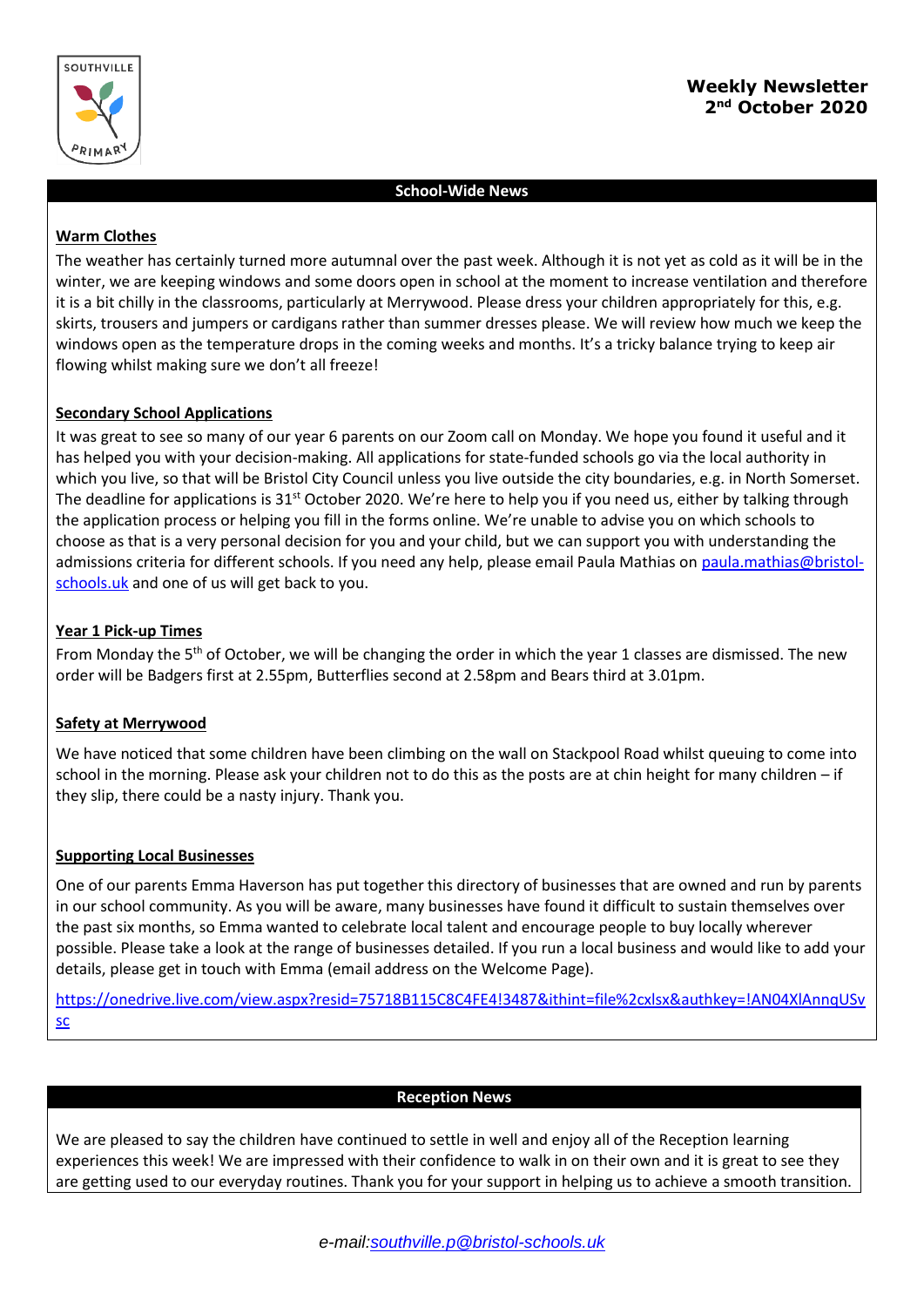

In these weekly emails, we aim to give you information about what your child will get up to in the following week in school. Next week, our focus is family. Everybody will get a chance to share their special photo from home and the children will create a booklet about their family. Thank you for bringing in a special photo this week – if you are yet to bring a photo in, please send one in on Monday. As with every week in Reception, the children will continue learning through play, exploring the outdoors and indoors, listening to stories and following their own interests. Here is a rough outline of some of the activities that we will be covering but please note they may be completed on different days in each class.

| Monday          | Phonics – Phase 1, Aspect 4, Rhythm and Rhyme<br>Maths – careful counting with objects                                                                                                                                 |
|-----------------|------------------------------------------------------------------------------------------------------------------------------------------------------------------------------------------------------------------------|
| Tuesday         | Jellyfish PE (parachute and ring games)<br>Phonics – Phase 1, Aspect 4, Rhythm and Rhyme<br>Maths – careful counting with objects<br>Listening and attention session<br>Circle Time - Sharing special photos from home |
| Wednesday       | Sending home reading books and reading records<br>Phonics – Phase 1, Aspect 4, Rhythm and Rhyme<br>Maths - careful counting with objects<br>Writing - My Family Book<br>Octopus PE (parachute and ring games)          |
| <b>Thursday</b> | Phonics – Phase 1, Aspect 4, Rhythm and Rhyme<br>Maths – careful counting with objects<br>Listening and attention session<br>Circle time/ philosophy question $-$ 'Is family special?'                                 |
| Friday          | Phonics - Phase 1, Aspect 4, Rhythm and Rhyme<br>Maths – careful counting with objects<br>Starfish PE (parachute and ring games)<br>Listening and attention session                                                    |

# **Reading books**

Next week we will send home a book and a reading record. The first book may have no or very few words; we ask that you encourage your child to tell you the story by exploring the pictures. In the reading record you can make a note of when your child has read and how they got on. If you wish to simply leave a tick to let us know they have read that is fine too. **Please make sure your child brings their book and reading record to school every day so that adults can read with them.** Every Monday we will collect all of the books in, safely quarantine them and then we will send home new books on a Wednesday. Happy reading everyone!

#### **Book bags**

We recommend that your child brings a book bag into school every day, which is to be kept in their drawer. The book bags are very useful to keep the book, reading record, any pieces of artwork and letters we send home in an easy to access place. A separate P.E. bag with a change of clothes can be kept on your child's peg and we will only send it home if the clothes need changing. We provide boxes in the classroom for water bottles and snack pots.

# **PE**

The Reception children do not need to come in their PE kit on their PE day. Please ensure your child is wearing school uniform every day. For now, we will only use PE kits as a spare change of clothes that will stay on their peg.